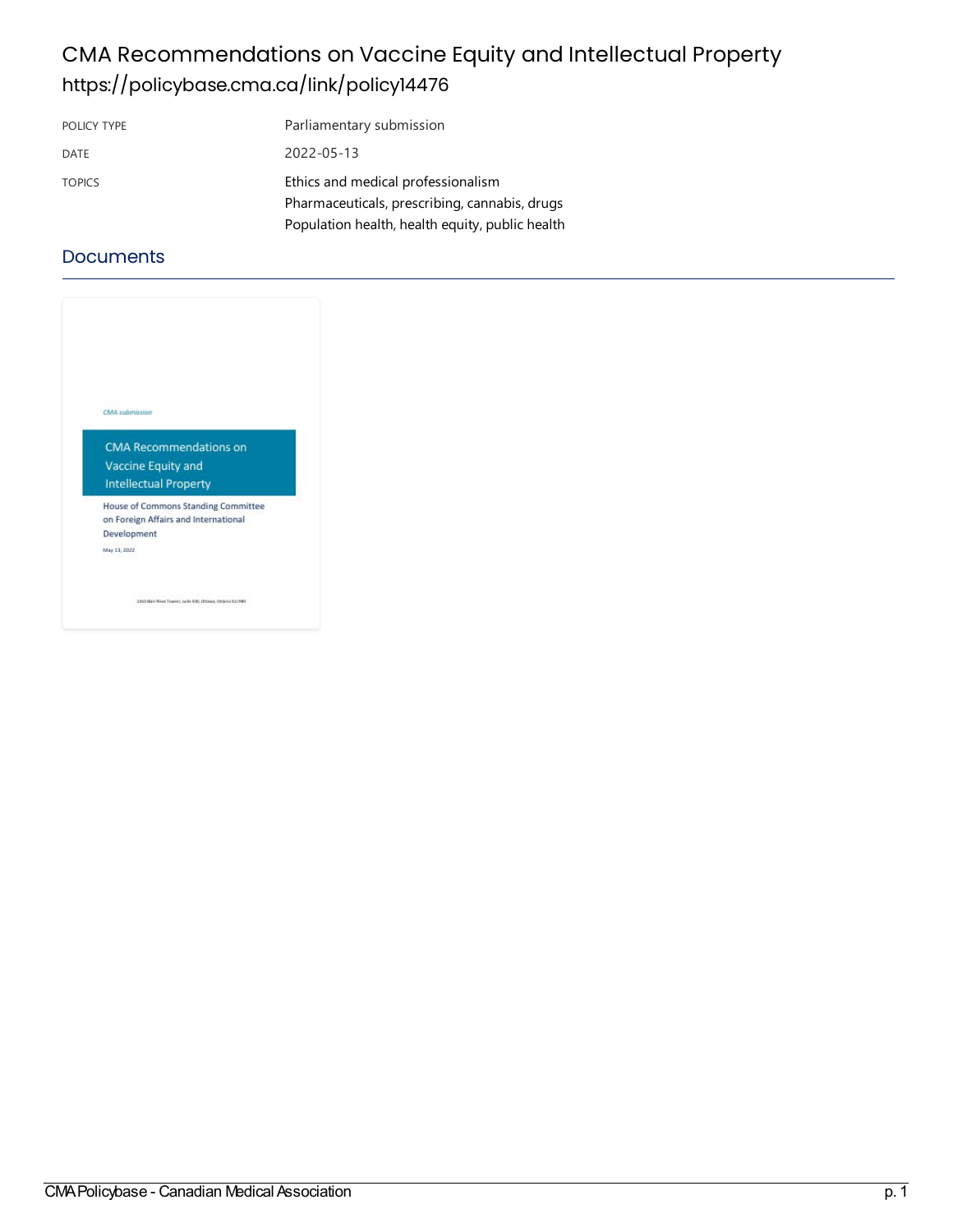# Policy Brief: CSAM-SMCA in Support of the Decriminalization of Drug Use and Possession for Personal Use

### <https://policybase.cma.ca/link/policy14443>

| POLICY TYPE   | Policy endorsement                              |
|---------------|-------------------------------------------------|
| DATE          | 2021-06-24                                      |
| <b>TOPICS</b> | Pharmaceuticals, prescribing, cannabis, drugs   |
|               | Population health, health equity, public health |

| CSAM,                                |                                                                                                                                                                                                                                                                                                                                                                                                                                                                                                                                                                                                                                                                                                                                                                                                                                                                                                                                                      |
|--------------------------------------|------------------------------------------------------------------------------------------------------------------------------------------------------------------------------------------------------------------------------------------------------------------------------------------------------------------------------------------------------------------------------------------------------------------------------------------------------------------------------------------------------------------------------------------------------------------------------------------------------------------------------------------------------------------------------------------------------------------------------------------------------------------------------------------------------------------------------------------------------------------------------------------------------------------------------------------------------|
|                                      | Policy Brief: CSAM-SMCA in Support of the Decriminalization<br>of Drug Use and Possession for Personal Use<br>Philip Lagar JADOX, Jagra Kamilner, BOL-LLB, Jagar Raly, MB, David Martell, ME, on Eatsal of the CSAK-DACa Policy Committee                                                                                                                                                                                                                                                                                                                                                                                                                                                                                                                                                                                                                                                                                                            |
| <b>INTRODUCTION</b><br>personal use. | Current Canadian drug policy reflects an antiquated understanding of substance use as originating<br>from moral failure. Although Substance Lise (Bigsder is now better understood as a realtifactorial<br>chronic remitting and relapsing disease defined in the DSM-5, existing policies continue to primisalize<br>drug use, further exacerbating existing health inequities. This policy brief will summasize the resulting<br>harms from the criminalization of drug are and the available seidence of an increasingly supported<br>alternative referred to as decriminalization, fituad on this proving body of exidence, the Canadian<br>Saciety of Addiction Medicine (CSRR) endorses the decriminalization of drug use and possession for                                                                                                                                                                                                   |
|                                      | EVIDENCE THAT CRIMINALIZATION IS INEFFECTIVE<br>Current Canadian drug policy originates with the Controlled Brugs and Substances Act of 1996 which<br>categorizes various substances by corresponding punkive consequences implemented through the<br>criminal justice system. It is notewarthy that this delineation between legal and illegal drugs does part<br>correspond with their associated harms. A multicriteria decision analysis determined that the reast<br>harmful drug is alcohal (which remains legal) and that some drugs with minimal harms such as LSB an<br>mushrooms remain likepil.) Nevertholess, the policy's mated purpose of sentencing is to contribute to<br>the "maintenance of a just, peaceful and safe society while encouraging rehabilitation, and treatment<br>in appropriate circumstances".2 However, this policy is neither maintaining public safety nor is it<br>encouraging relatbilitation and treatment. |
|                                      | First, carreider the criminal justice system's ineffective sets in mitigating the prevalence and associated<br>harms of drug use. The rate of offences for drug possession has remained relatively steady from 2014 to<br>3038 (18.73 to 18.1 per 100,000).3 Wit the Canadian Tobacco Alcohol and Drag Survey reported an<br>increase-in past-year illegal drug use (sucluding cannabic) from 678,000 in 3015 up to 987,000 in 2817.4                                                                                                                                                                                                                                                                                                                                                                                                                                                                                                                |
|                                      | A majority of drug upset in Vancouver have reported most likepal deupt were readily available within 30<br>minutes, despite a renewed emphasis on drug law enforcement at that time. The opinid crisis-first<br>declared a public health emergency in British Columbia in 2816-cantinues to warses, with 14,700<br>egisid-related deaths between 2016 and 20185 despite significant respurce allocation tayand the<br>criminal justice cystem. The costs of illegal substances (excluding cannabid on the Canadian criminal<br>justice system were approximately 54 billion in 2014.6                                                                                                                                                                                                                                                                                                                                                                |
|                                      | Second, consider the harms associated with a criminal conviction according to the Caradian Bar-<br>Association: challenges with housing, employment, inability to volunteer or travel, and possible<br>deportation for immigrants. Persons with a history of imprisonment are half as likely to obtain an<br>appointment with a family physician than compair iderations universal healthcare commit. Prosaective<br>tenants have also been requested to provide criminal records, which is a discriminatory practice. For<br>those on sacial welfare in prime working age, 25% closf the "need for record suspension" as a critical<br>barrier to encolours ent.3                                                                                                                                                                                                                                                                                   |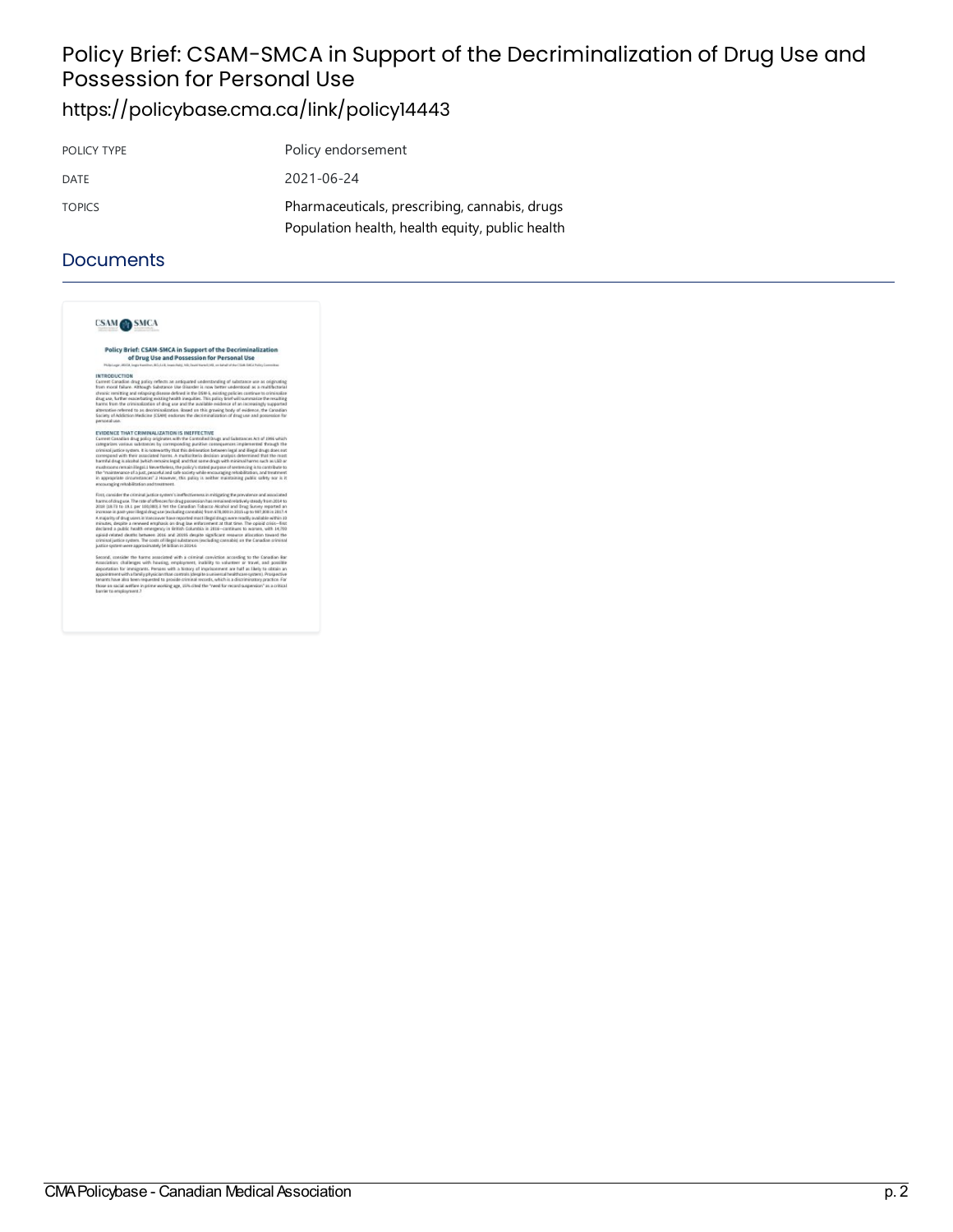# Taking action on drug shortages during Covid-19 - open letter <https://policybase.cma.ca/link/policy14261>

POLICY TYPE Parliamentary submission DATE 2020-08-13 TOPICS Pharmaceuticals, prescribing, cannabis, drugs

#### **Documents**



1410, pl. des taues Blaz / Blaz Towers Place, but / Suite 900<br> Different ON: H1J 980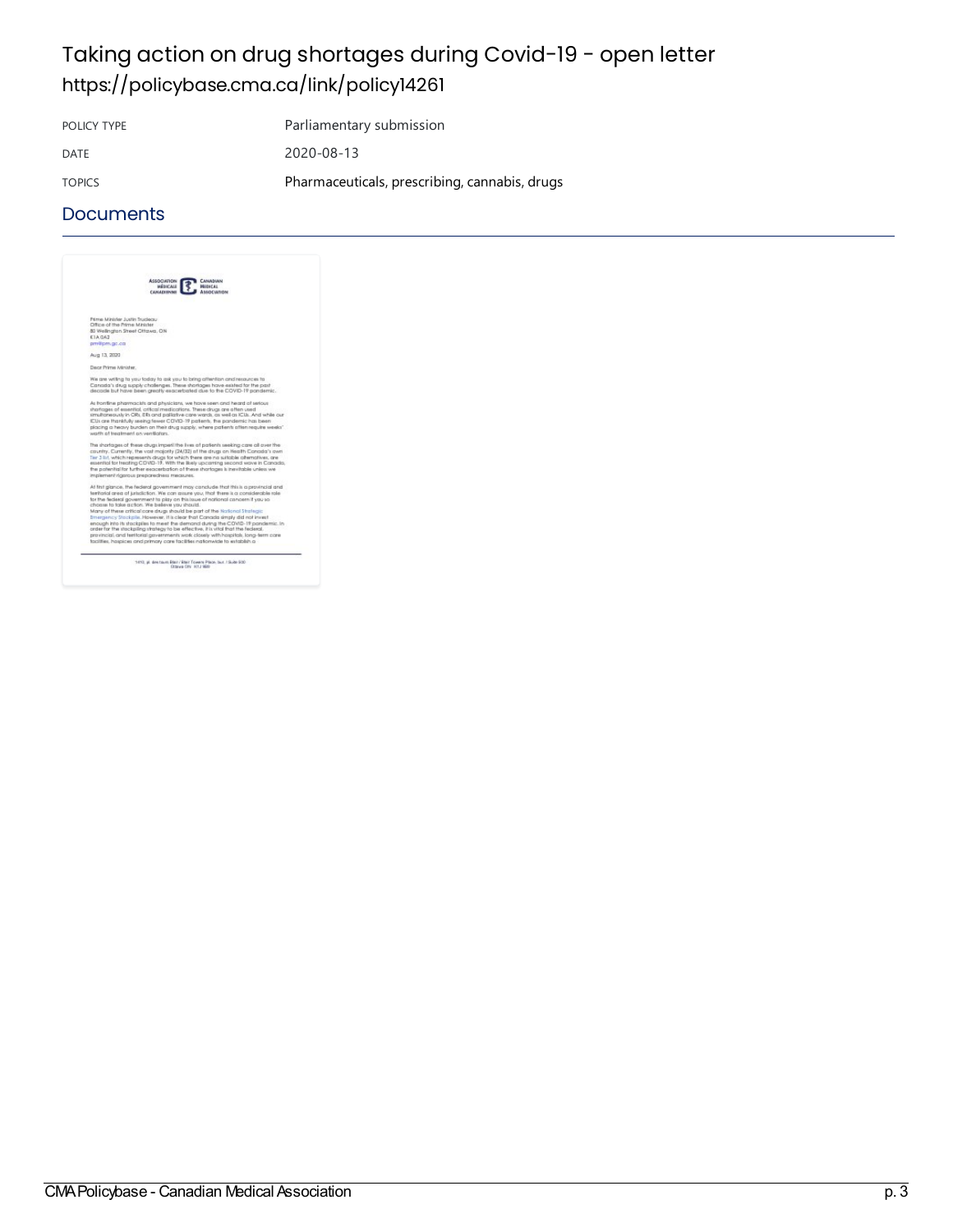### **Authorizing Cannabis for Medical Purposes** <https://policybase.cma.ca/link/policy11514>

| Policy document                               |
|-----------------------------------------------|
| 2020-02-29                                    |
| 2015-02-28                                    |
| Pharmaceuticals, prescribing, cannabis, drugs |
|                                               |

#### **Documents**



المستقل CMA Policybase - Canadian Medical Association<br>P. 4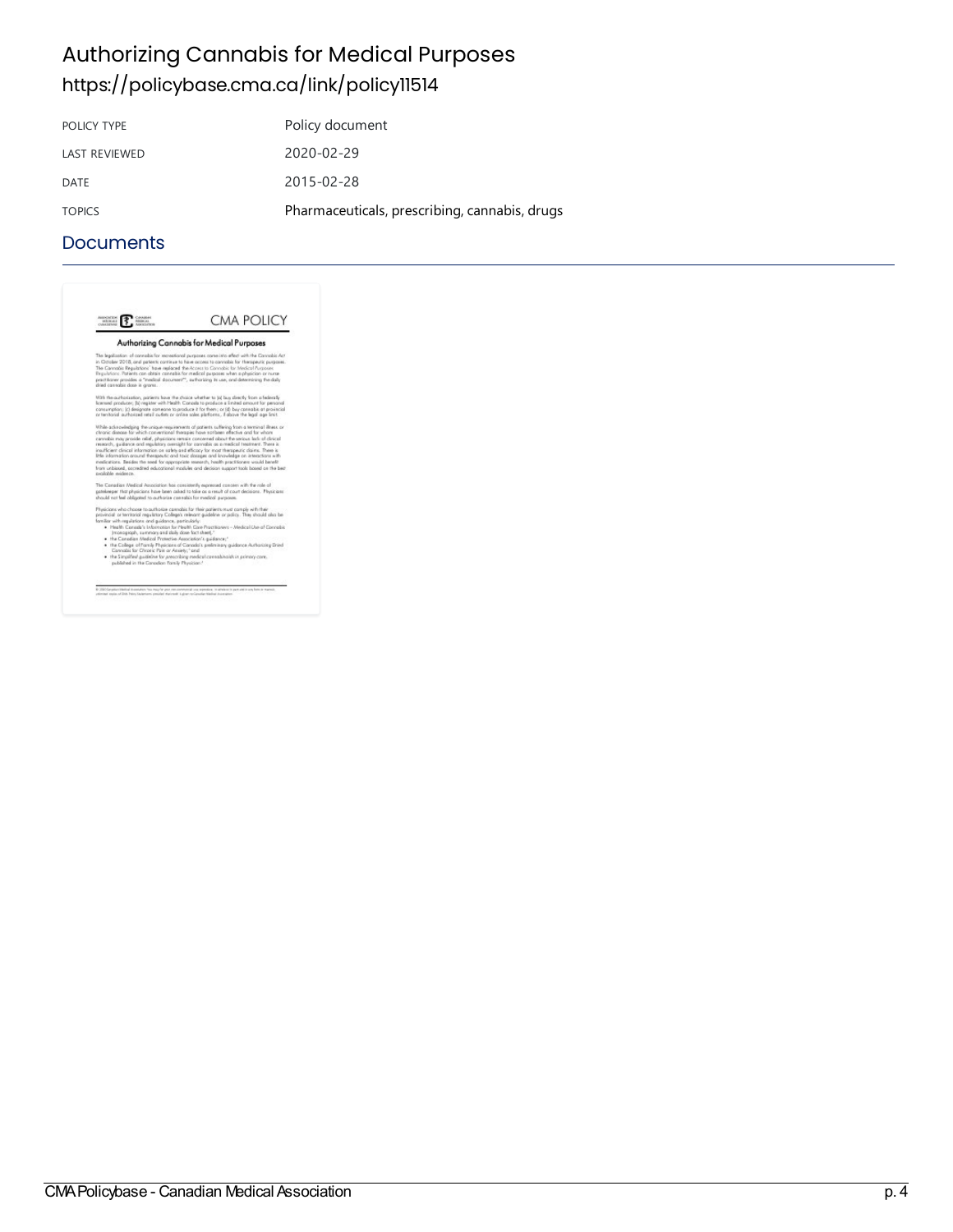# Health Canada consultation on reducing youth access and appeal of vaping products

# <https://policybase.cma.ca/link/policy14078>

| POLICY TYPE   | Response to consultation                        |
|---------------|-------------------------------------------------|
| DATE          | 2019-05-24                                      |
| <b>TOPICS</b> | Pharmaceuticals, prescribing, cannabis, drugs   |
|               | Population health, health equity, public health |

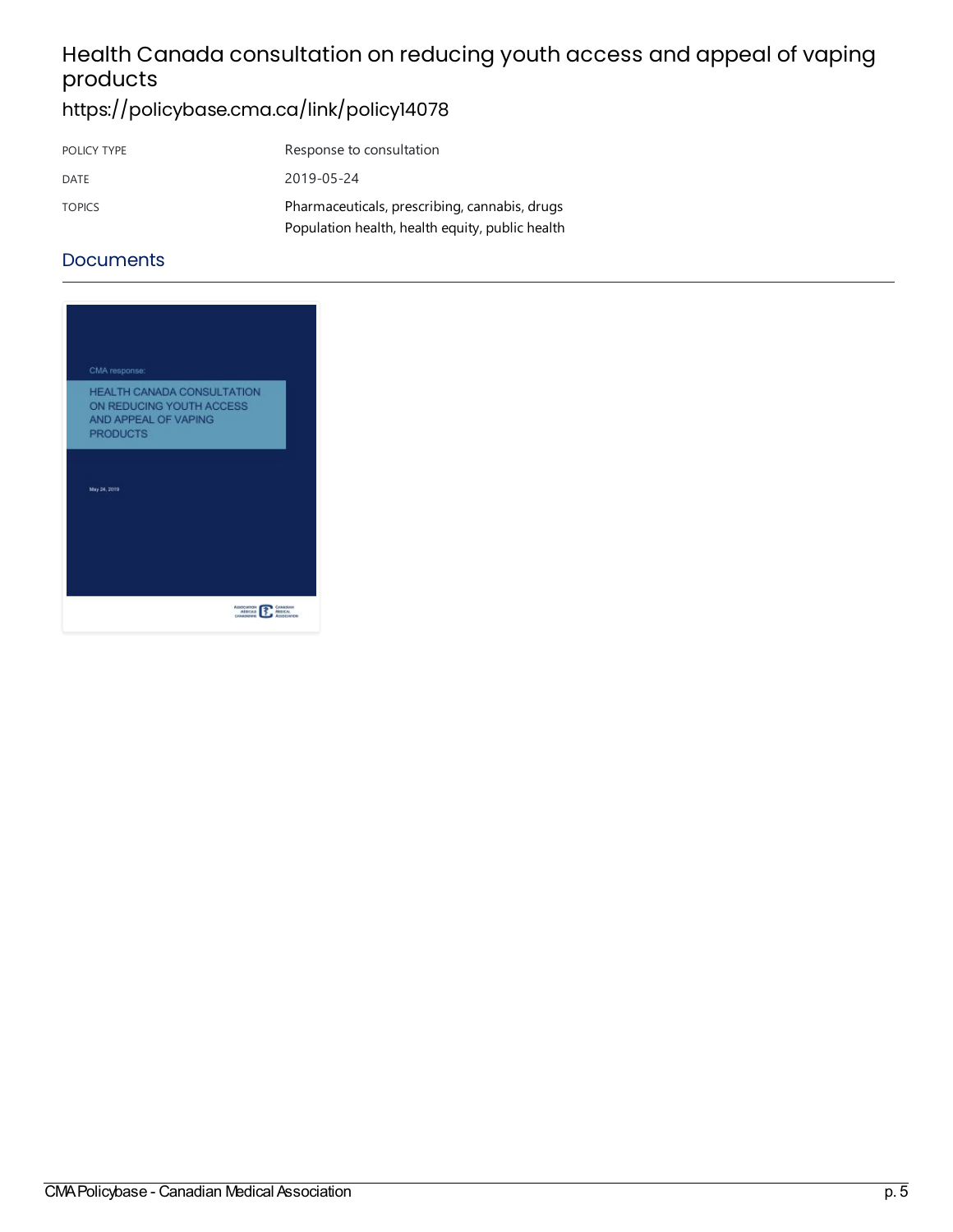### **Cannabis for Medical Purposes** <https://policybase.cma.ca/link/policy10045>

| POLICY TYPE          | Policy document                               |
|----------------------|-----------------------------------------------|
| <b>LAST REVIEWED</b> | 2019-03-03                                    |
| DATE                 | 2010-12-04                                    |
| <b>TOPICS</b>        | Pharmaceuticals, prescribing, cannabis, drugs |

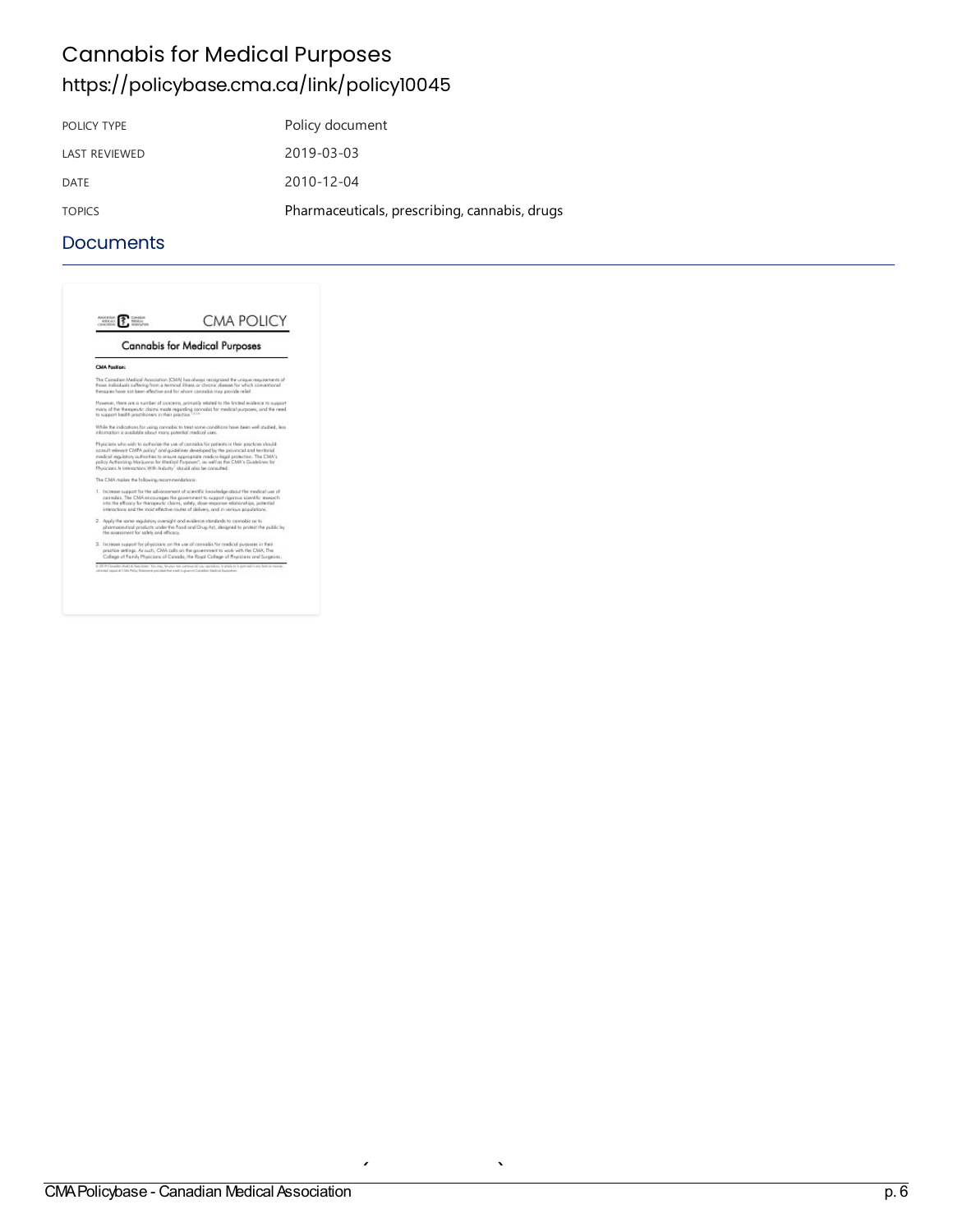### Medication use and seniors (Update 2017) <https://policybase.cma.ca/link/policy10151>

| POLICY TYPE          | Policy document                               |
|----------------------|-----------------------------------------------|
| <b>LAST REVIEWED</b> | 2019-03-03                                    |
| DATE                 | 2011-05-28                                    |
| REPLACES             | Medication use and seniors                    |
| <b>TOPICS</b>        | Pharmaceuticals, prescribing, cannabis, drugs |

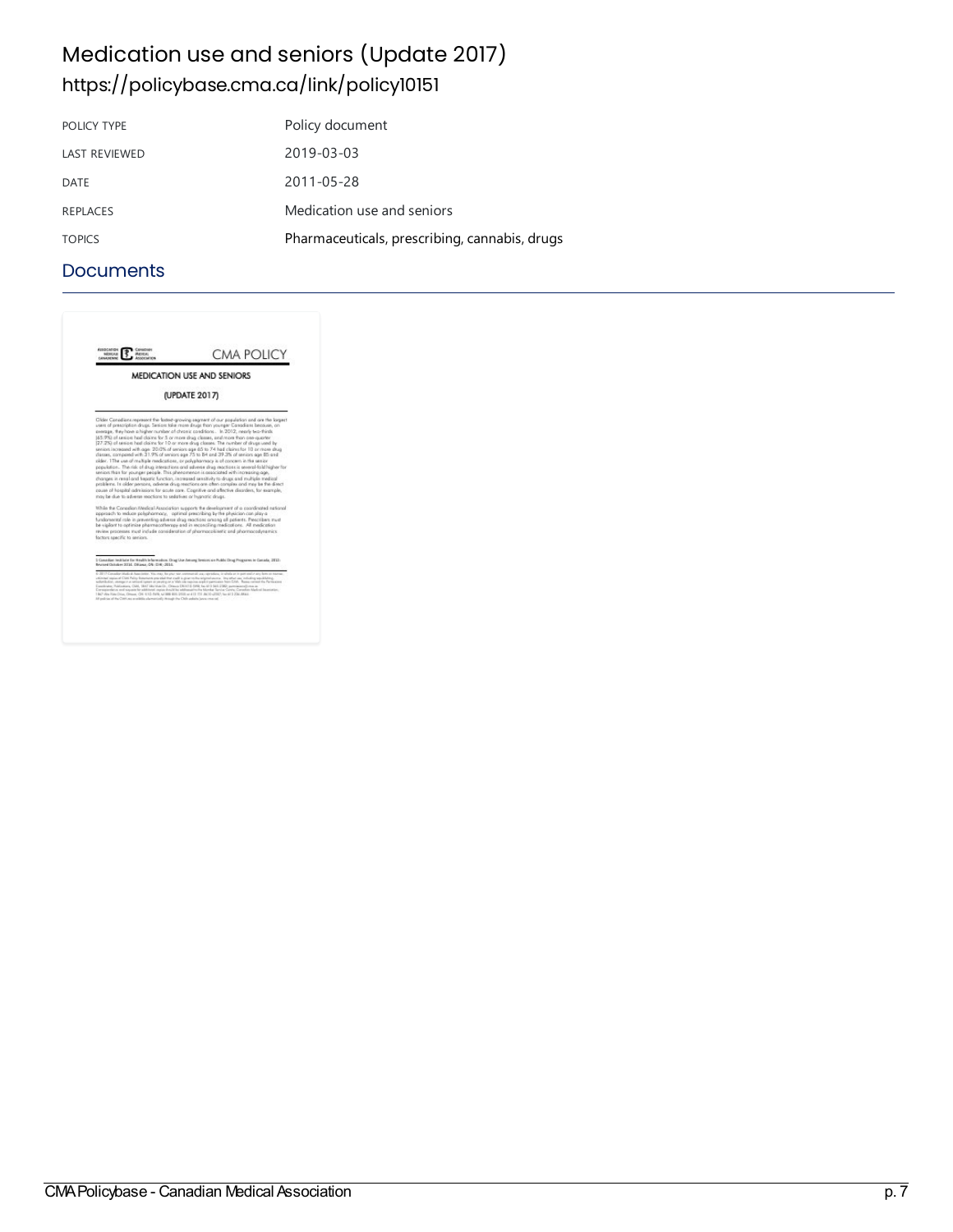### Vision for e-Prescribing: a joint statement by the Canadian Medical Association and the Canadian Pharmacists Association <https://policybase.cma.ca/link/policy10670>

| POLICY TYPE          | Policy document                                                                  |
|----------------------|----------------------------------------------------------------------------------|
| <b>LAST REVIEWED</b> | 2019-03-03                                                                       |
| DATE                 | 2012-12-08                                                                       |
| <b>TOPICS</b>        | Health information and e-health<br>Pharmaceuticals, prescribing, cannabis, drugs |

| <b>Association</b><br>Canaguan<br>MORAIL<br><b>Matrix</b><br><b>EXHAUSTING</b><br><b>ASSOCIATION</b>                                                                                                                                                                                                                                                                                                                                                                                                                                                                                                                                                                                                                                                                                                                                           | <b>CMA POLICY</b>                                                                                                                                                                                                                                                                                                                                                                                                                                                                                                                                                                                                                                                                                                                                                                                                                                                                                                                                                                                                                                              |
|------------------------------------------------------------------------------------------------------------------------------------------------------------------------------------------------------------------------------------------------------------------------------------------------------------------------------------------------------------------------------------------------------------------------------------------------------------------------------------------------------------------------------------------------------------------------------------------------------------------------------------------------------------------------------------------------------------------------------------------------------------------------------------------------------------------------------------------------|----------------------------------------------------------------------------------------------------------------------------------------------------------------------------------------------------------------------------------------------------------------------------------------------------------------------------------------------------------------------------------------------------------------------------------------------------------------------------------------------------------------------------------------------------------------------------------------------------------------------------------------------------------------------------------------------------------------------------------------------------------------------------------------------------------------------------------------------------------------------------------------------------------------------------------------------------------------------------------------------------------------------------------------------------------------|
| Vision for e-Prescribing: a joint statement by the<br><b>Canadian Medical Association and the</b><br><b>Canadian Pharmacists Association</b>                                                                                                                                                                                                                                                                                                                                                                                                                                                                                                                                                                                                                                                                                                   |                                                                                                                                                                                                                                                                                                                                                                                                                                                                                                                                                                                                                                                                                                                                                                                                                                                                                                                                                                                                                                                                |
| its 2015, e-prescribing will be the means by<br>which are cristions are constated for<br>Canadians.<br>Definition<br>a-Passcalling is the secure electronic causion and<br>transmission of a projectipliers between an<br>authorized passenibar and a patient's pharmasy of<br>choice, using clinical Electronic Medical Record<br>(EMR) and phormasy assuggerant software.<br>Reskanceed<br>Health Information Technology (HIT) is an<br>making to supercet clinicians in the delivery of<br>lealth case survices to pidents. The Canadian<br>Medical Association (CMA) and the Canadian<br>Playmanists Association (CPM) each have<br>identified e-prescribing as a key tool to deliver<br>botter value to parisons. The integration of HIT<br>into chinics and box30s care facilities where-<br>physicians and pharmacids provide care is a | As part effectionship Care Transformation<br>initiation, that CMA highlighted the need to<br>accelerate the instrukturion of a presentiting in-<br>Canada to rasks it the main method of promything.<br>In its palier, an entimal proceeding the CMA.<br>noted that you of the key olympic was the<br>introduction of slucturaic preceding. The CP&4,<br>as part of its Elegeniat for Pharmacy<br>Implementation Plan, highlights information and<br>communication technology, which includes a-<br>prescribing, as one of five principy areas.<br>We applaud the ougoing efforts of Canada Health<br>Informe, provinces and territories to ostablish<br>Day Information Systems (DIS) and the<br>supporting infrastructure to cautiful proversibility.<br>To use governments to maintain a prescribing as<br>a priscipy and take additional monetrys to<br>accelerate their investments in this area.<br>It is out joint position that a -prescribing will<br>ingerone patient cure and safety. a-Prescribing.<br>when integrated with DBI, supports enhanced |
| pricelty for both associations .<br>Realth Case Transformation in Canada, Canadian<br>Medical Accountme, June 2008; Bloomini for<br>Fluence Inglywooden Flat Canadas Parmaces.<br>Announciation, Reprisember 2009                                                                                                                                                                                                                                                                                                                                                                                                                                                                                                                                                                                                                              | chinical decision-making, prescribing and<br>medication numerousnet, and integrates additional<br>information available at the point of care into the<br>clinical worldlow.                                                                                                                                                                                                                                                                                                                                                                                                                                                                                                                                                                                                                                                                                                                                                                                                                                                                                    |
| 1-2412 Funniture Moderal Association. Tere may, for your manuscremental auto regression, in which are just unable way form an exampt<br>admited open of NAA Police Kacmann presided that result is given to the prighted goine. Any other may including expedited ing.<br>solutificates, energy to construit system or putting as a Richale register reglia transmission from CMA. Please consent the Pertensions<br>Combane Publication, CMA, 1807 and Vice 38, One a OCO C C PUB she (ET BEC/MA permanent) area as<br>1467 Also Vice-Select Greens, 406 \$100 KWIs ad mot A14, 2001 and 11 Th Limited Clief - Ins 611 234, 684.<br>All printers of the Child are evaluate eincreasurily through Chile, their retreatments                                                                                                                    | Cartespondence and regions for additional aspire standards addressed to the Member Genite Canadian Medical Academists                                                                                                                                                                                                                                                                                                                                                                                                                                                                                                                                                                                                                                                                                                                                                                                                                                                                                                                                          |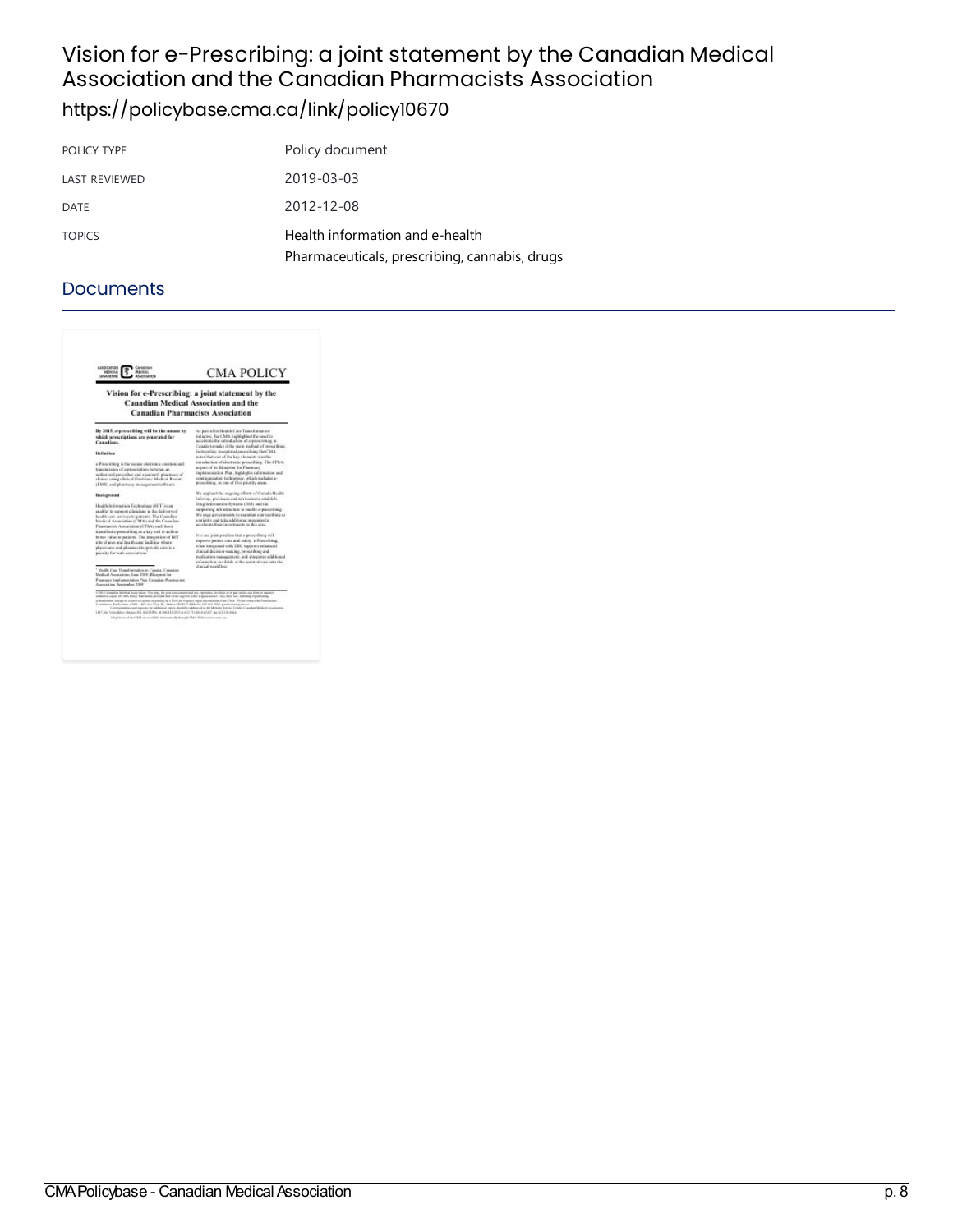# Health Canada consultation on edible cannabis, extracts & topicals <https://policybase.cma.ca/link/policy14020>

| POLICY TYPE   | Response to consultation                        |
|---------------|-------------------------------------------------|
| DATE          | 2019-02-20                                      |
| <b>TOPICS</b> | Pharmaceuticals, prescribing, cannabis, drugs   |
|               | Population health, health equity, public health |

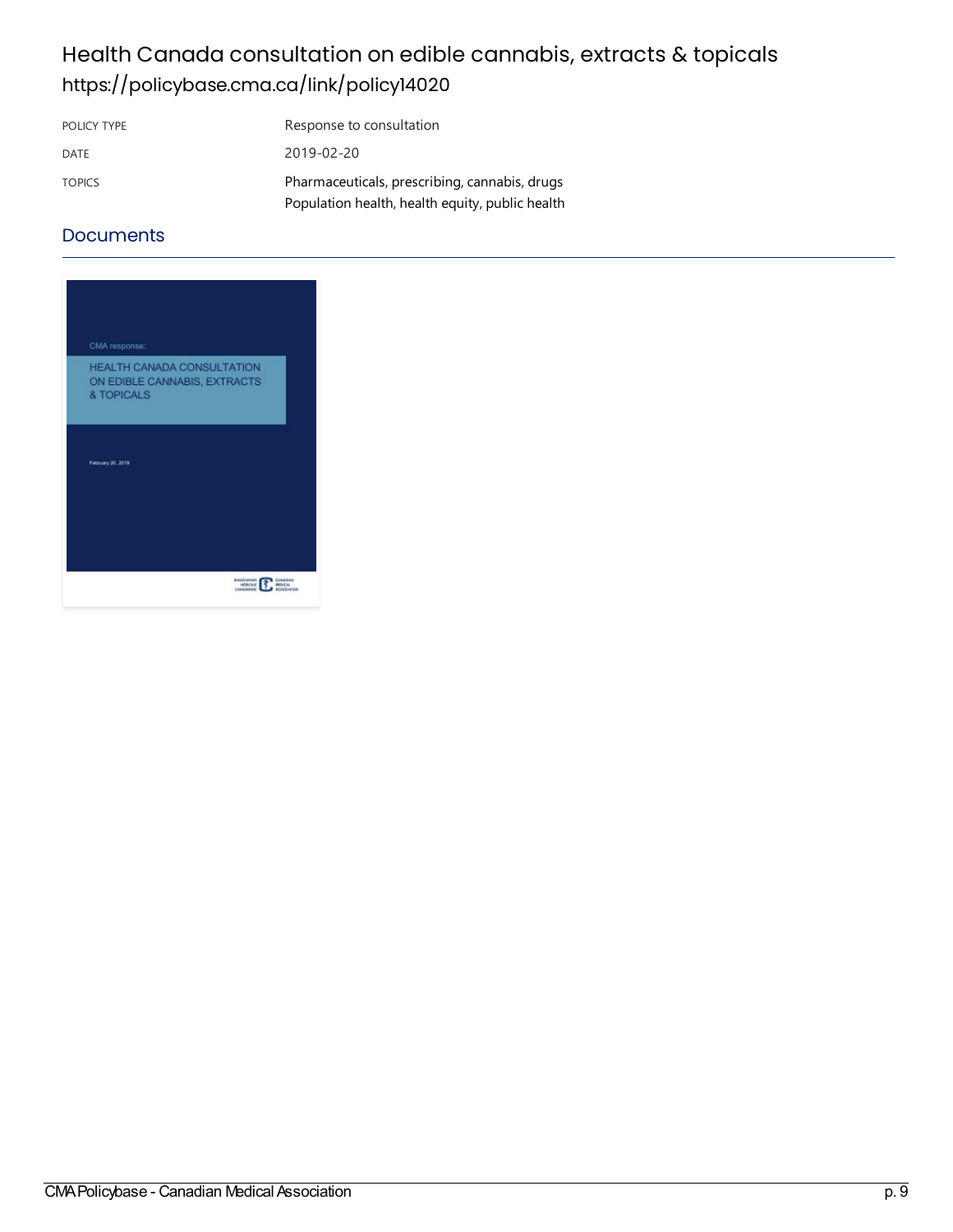# Health Canada consultation on Canadian drugs and substances strategy <https://policybase.cma.ca/link/policy14017>

| POLICY TYPE   | Response to consultation                        |
|---------------|-------------------------------------------------|
| DATE          | 2018-12-04                                      |
| <b>TOPICS</b> | Pharmaceuticals, prescribing, cannabis, drugs   |
|               | Population health, health equity, public health |

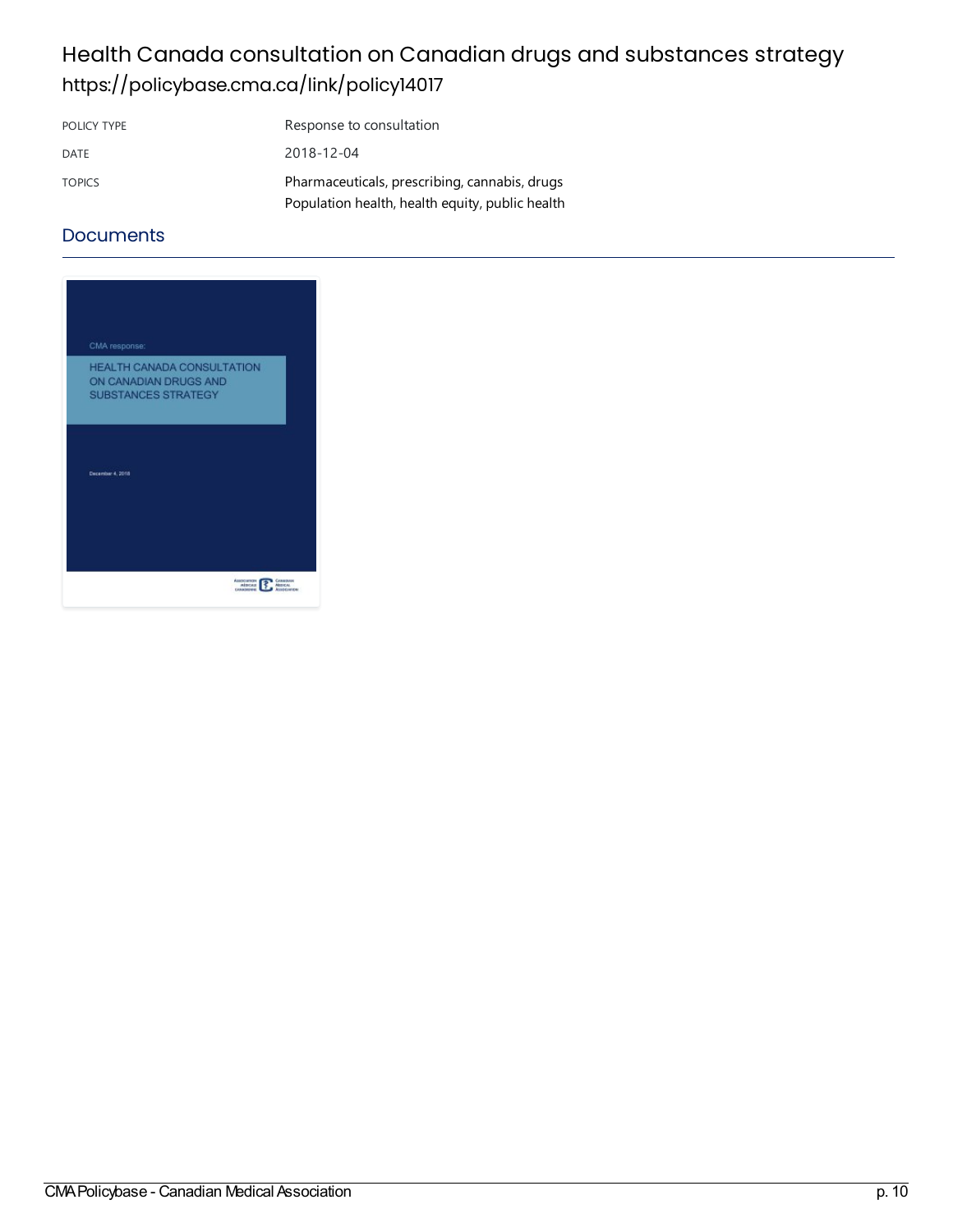# Implementation of National Pharmacare <https://policybase.cma.ca/link/policy13933>

| POLICY TYPE   | Response to consultation                      |
|---------------|-----------------------------------------------|
| DATE          | 2018-10-02                                    |
| <b>TOPICS</b> | Health care and patient safety                |
|               | Pharmaceuticals, prescribing, cannabis, drugs |

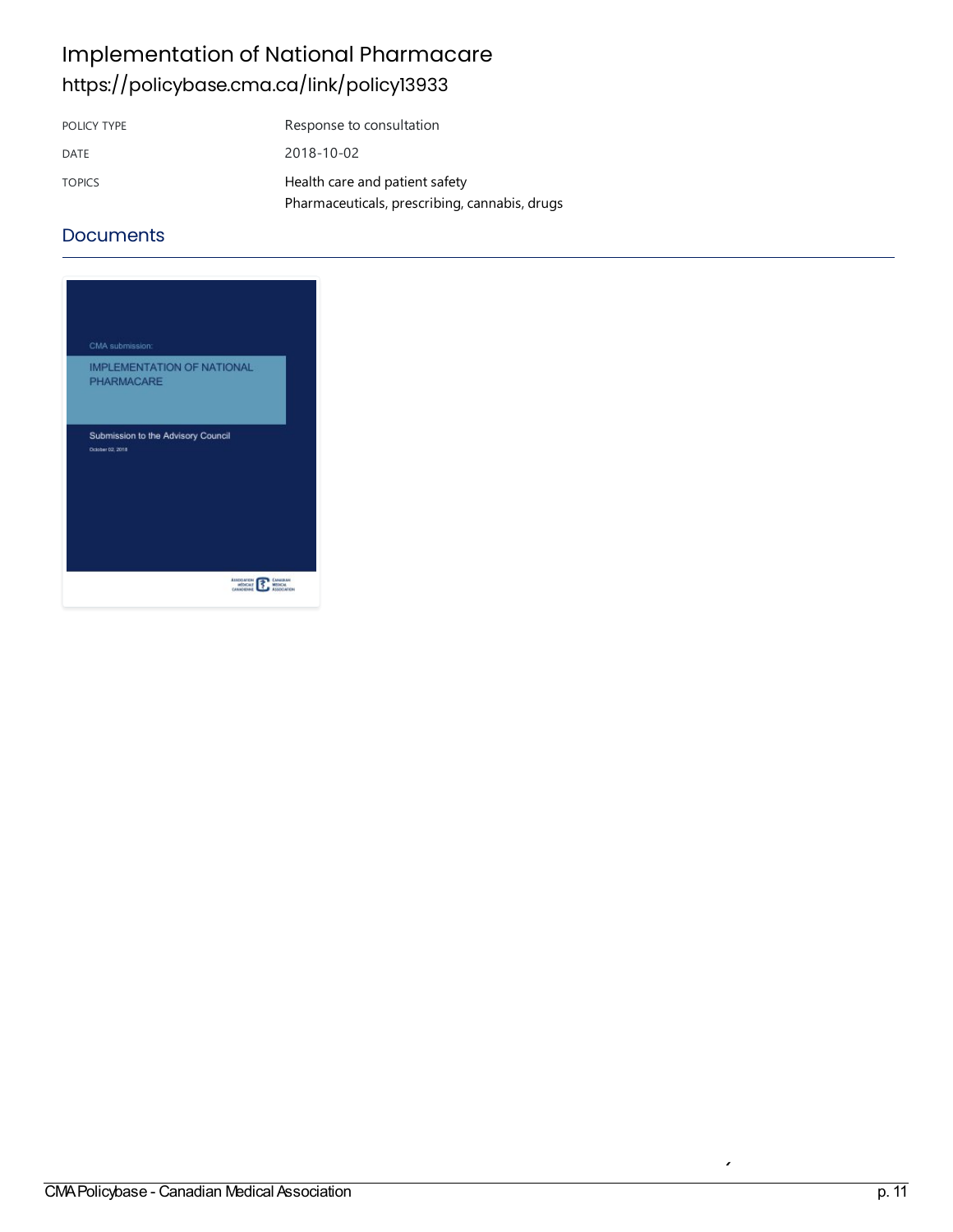# Health Canada consultation on tobacco products regulations (plain and standardized appearance)

<https://policybase.cma.ca/link/policy13930>

| POLICY TYPE   | Response to consultation                      |
|---------------|-----------------------------------------------|
| DATE          | 2018-09-06                                    |
| <b>TOPICS</b> | Health care and patient safety                |
|               | Pharmaceuticals, prescribing, cannabis, drugs |

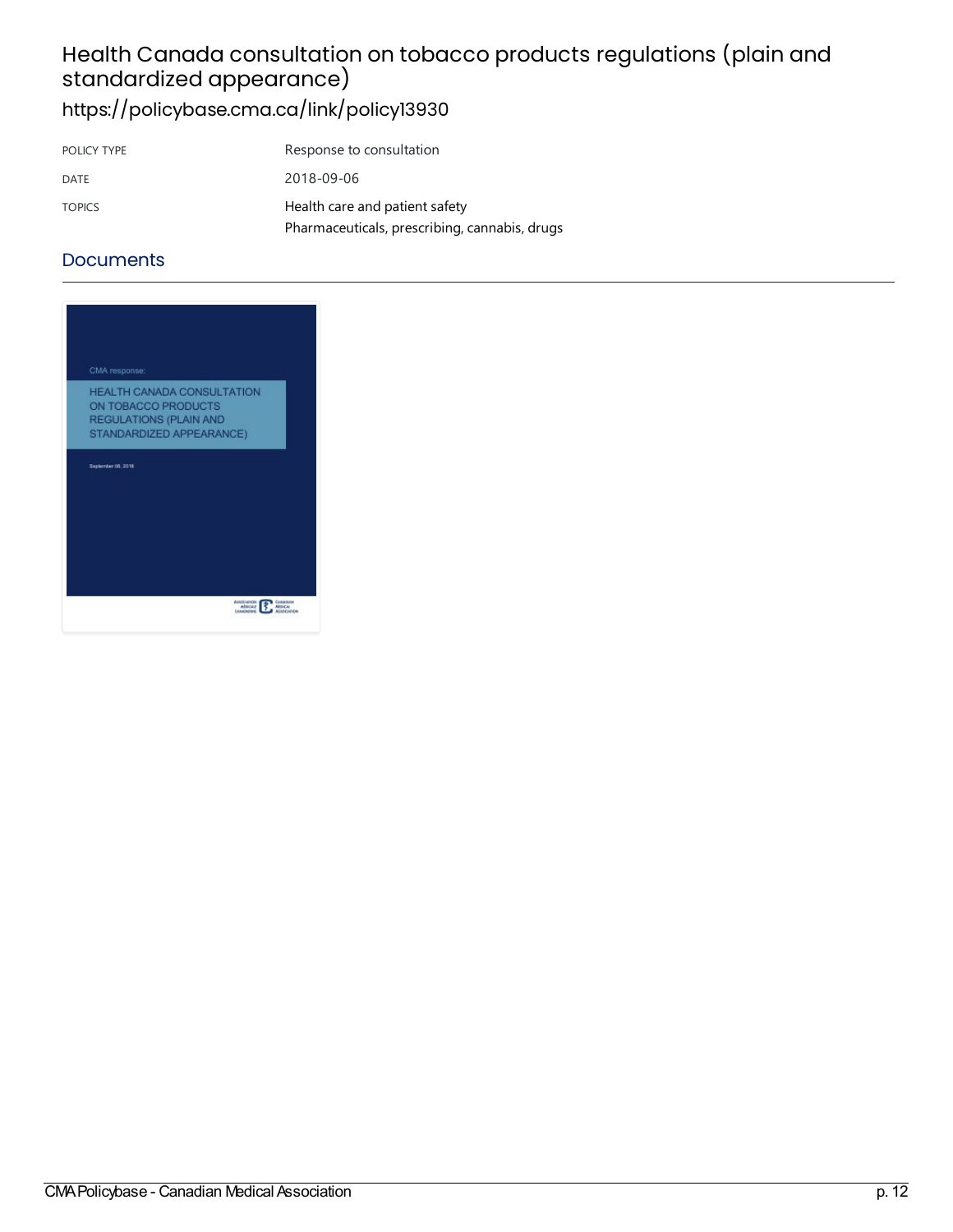### Support life-saving supervised consumption and overdose prevention sites: open letter to Premier Doug Ford and Health Minister Christine Elliott <https://policybase.cma.ca/link/policy13931>

POLICY TYPE POLICY TYPE

DATE 2018-08-30

TOPICS Pharmaceuticals, [prescribing,cannabis,](https://policybase.cma.ca/list?q=topic%253A%2522Pharmaceuticals,%20prescribing,%20cannabis,%20drugs%2522&p=1&ps=&sort=title_sort%20asc) drugs

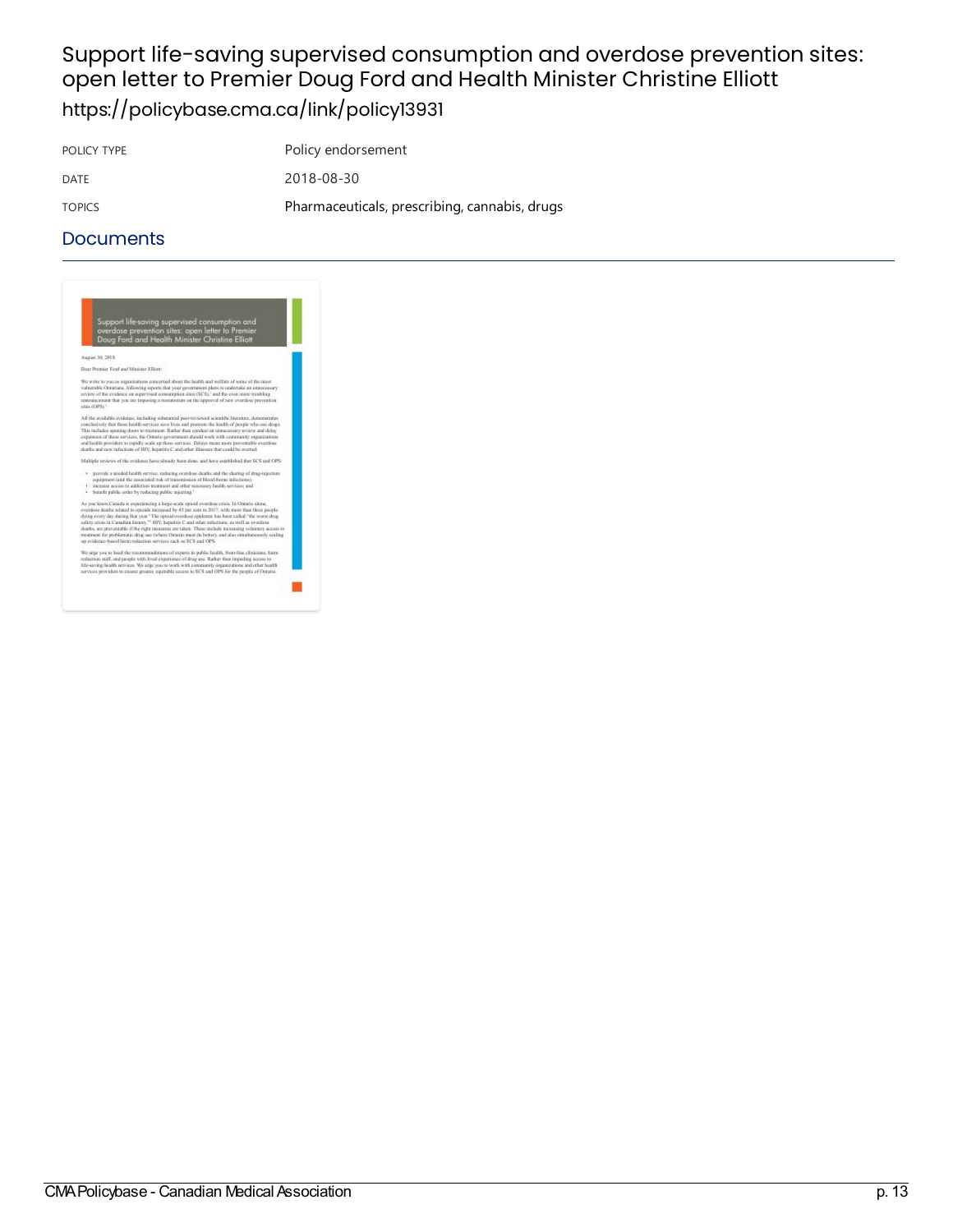### Health Canada consultation on regulatory amendments regarding tramadol <https://policybase.cma.ca/link/policy13927>

POLICY TYPE Response to consultation

DATE 2018-08-14 TOPICS Pharmaceuticals, prescribing, cannabis, drugs

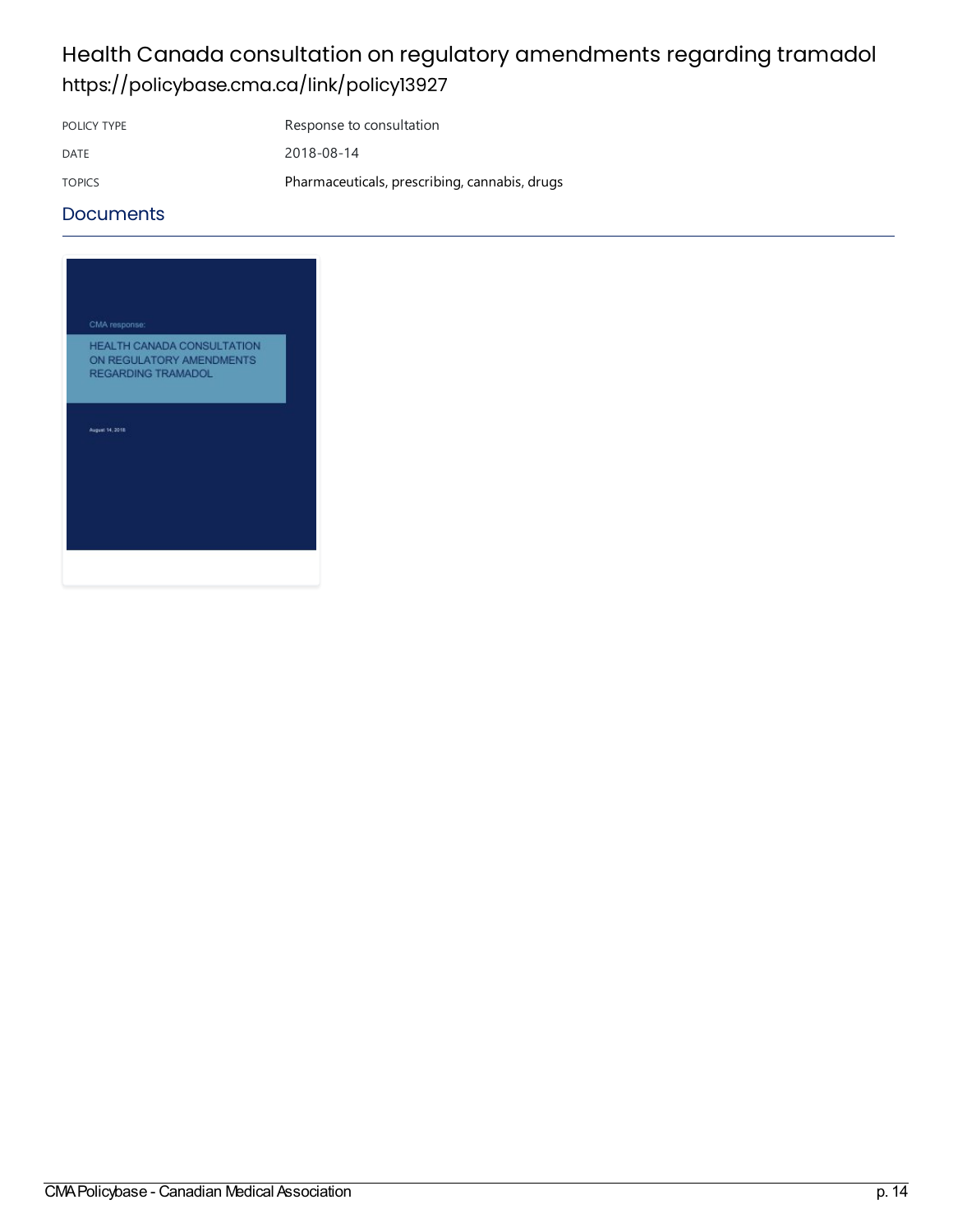# Health Canada consultation on restriction of marketing and advertising of opioids

# <https://policybase.cma.ca/link/policy13921>

| POLICY TYPE   | Response to consultation                      |
|---------------|-----------------------------------------------|
| DATE          | 2018-07-18                                    |
| <b>TOPICS</b> | Pharmaceuticals, prescribing, cannabis, drugs |

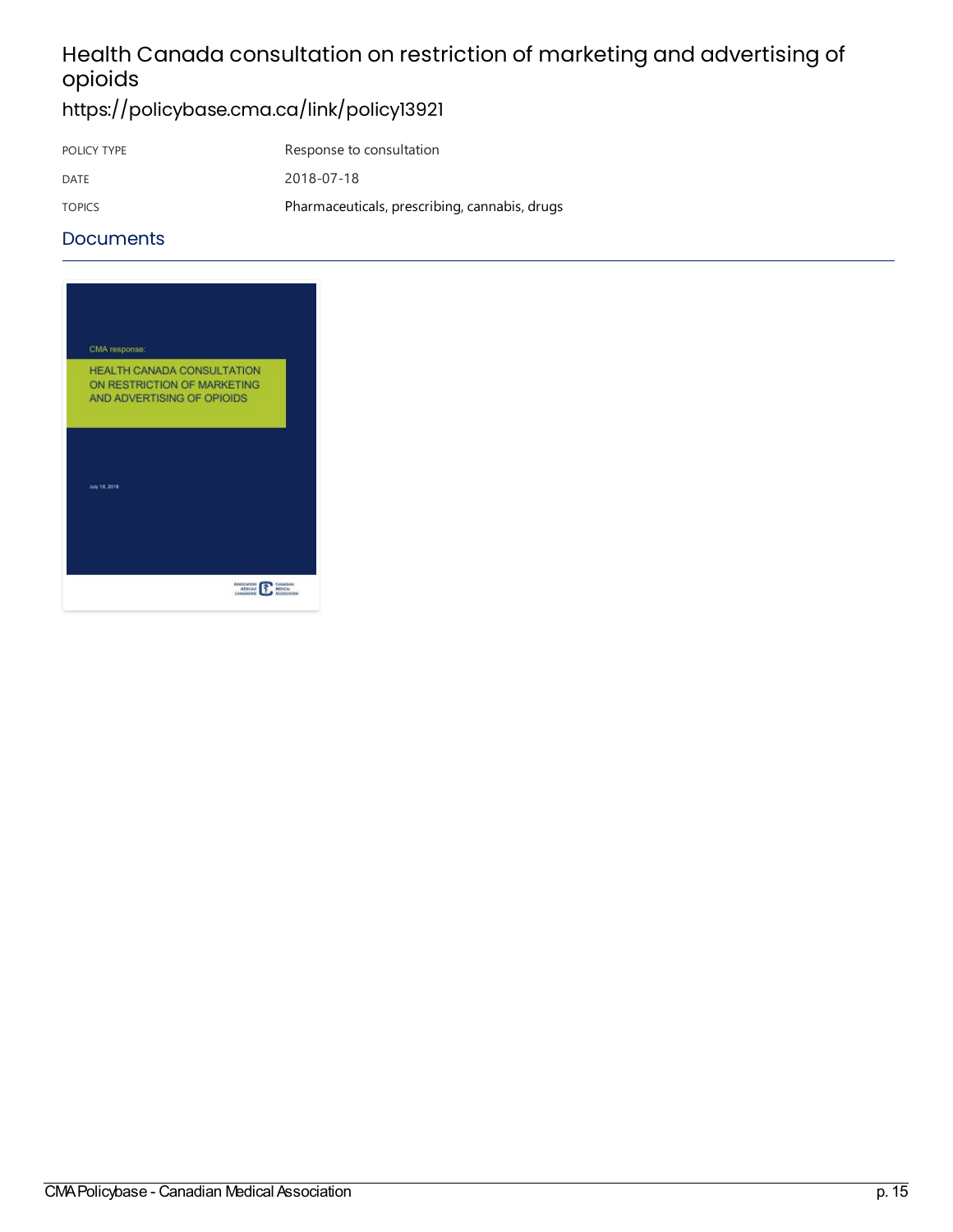# Consultation on proposed front-of-package labelling <https://policybase.cma.ca/link/policy13882>

| POLICY TYPE   | Response to consultation                      |
|---------------|-----------------------------------------------|
| DATE          | 2018-04-23                                    |
| <b>TOPICS</b> | Health care and patient safety                |
|               | Pharmaceuticals, prescribing, cannabis, drugs |

### **Documents**

| <b>ALABO ARGHI</b><br>MMAR<br><b>POSTAGE</b><br>GANADENHE           |                                                                                                                                                                                                                                                                                                                                                                                                                                                            |  |
|---------------------------------------------------------------------|------------------------------------------------------------------------------------------------------------------------------------------------------------------------------------------------------------------------------------------------------------------------------------------------------------------------------------------------------------------------------------------------------------------------------------------------------------|--|
| Bruno Rodrigue                                                      |                                                                                                                                                                                                                                                                                                                                                                                                                                                            |  |
| Health Products and Food Branch<br>Health Carusta                   | Policy, Planning and International Affairs Directorate                                                                                                                                                                                                                                                                                                                                                                                                     |  |
| Holland Cross, Tower A, Suite 14, Ground Floor<br>1600 Scott Street |                                                                                                                                                                                                                                                                                                                                                                                                                                                            |  |
| Ottawa, Ontario<br><b>KIA DKB</b>                                   |                                                                                                                                                                                                                                                                                                                                                                                                                                                            |  |
|                                                                     |                                                                                                                                                                                                                                                                                                                                                                                                                                                            |  |
| Dear Nr. Rochigua:                                                  | April 23, 2018                                                                                                                                                                                                                                                                                                                                                                                                                                             |  |
|                                                                     | The Canadian Medical Association is pleased to have this opportunity to participate in<br>the consultation on the proposed front-of-packaging labelling (FOP) as posted in the<br>Canada Gazetia Part One on February 9, 2018. This new requirement will "provide<br>clear and consistent front-of-package information and updated nutrient content claims to<br>help protect Caraxians from the risks of chronic diseases" related to the intake of foods |  |
|                                                                     | high in sugar, sodium, saturated fats and transitet.2                                                                                                                                                                                                                                                                                                                                                                                                      |  |
|                                                                     | The CMA beleves that povernments have a responsibility to provide guidance on                                                                                                                                                                                                                                                                                                                                                                              |  |
|                                                                     | healthy eating that can be easily incorporated into daily liyes, and that the federal<br>povemment has a continuous obligation to promulgate policies, standards, regulations:<br>and legislations that support healthy food and beyerage choices; provide user-friendly                                                                                                                                                                                   |  |
|                                                                     | consumer information including complete nutritional content and accurate advertising<br>claims; and increase the amount of information provided on product labels. We also<br>commend Health Canada for its current work on revising the Canada Food Guide.                                                                                                                                                                                                |  |
| Front-of-Packaging Labelling                                        |                                                                                                                                                                                                                                                                                                                                                                                                                                                            |  |
|                                                                     | The CMA has supported a standard "at a glance" approach to POP food labeling that                                                                                                                                                                                                                                                                                                                                                                          |  |
|                                                                     | can reduce confusion and help consumers make informed dietery choices aince 2011. <sup>4</sup><br>FOP tabelling on packaged foods will help Canadians make healthler food and<br>beverage choices. It will draw attention to those incredents to be avoided in higher                                                                                                                                                                                      |  |
|                                                                     | levels and can reinforce public health resuspoing on healthy eating. An acided benefit<br>may be an incentive to the food industry to reformulate processed foods with lower<br>amounts of those nutrients highlighted in FOP labelling.                                                                                                                                                                                                                   |  |
|                                                                     | The CMA supports the glacement of the proposed surrited on the upper and/or right<br>hand side of the packaging, covering 25% of the principal display surface. The symbol                                                                                                                                                                                                                                                                                 |  |
| Eal. 213, No. 8 - Pelesany 30, 2018<br>device 1                     | Canada Gazette Part Cise. Regulations Amending Certain Regulations Made Under the Food and Snigs Ask<br>Phile Box Syndrok, Direy Liderling Provisions, Fortully Hydnigenided Dils and Etianor 2) Department of Health                                                                                                                                                                                                                                      |  |
| Brooklabor, Marsh J. 2011 accessed at Misr Upolicyhope censor       | Persentation is the House of Commons lianding Committee an Health, Rob thin Labelling, Canadian Media:                                                                                                                                                                                                                                                                                                                                                     |  |
|                                                                     |                                                                                                                                                                                                                                                                                                                                                                                                                                                            |  |

1867, prem Alta Vista Dr. Ottawa (ONTARIO) 610 3W8 - creace | amicor

er<br>Bill CMA Policybase - Canadian Medical Association p. 16<br>P. 16: The Cannabis Act of Canadian Medical Association p. 16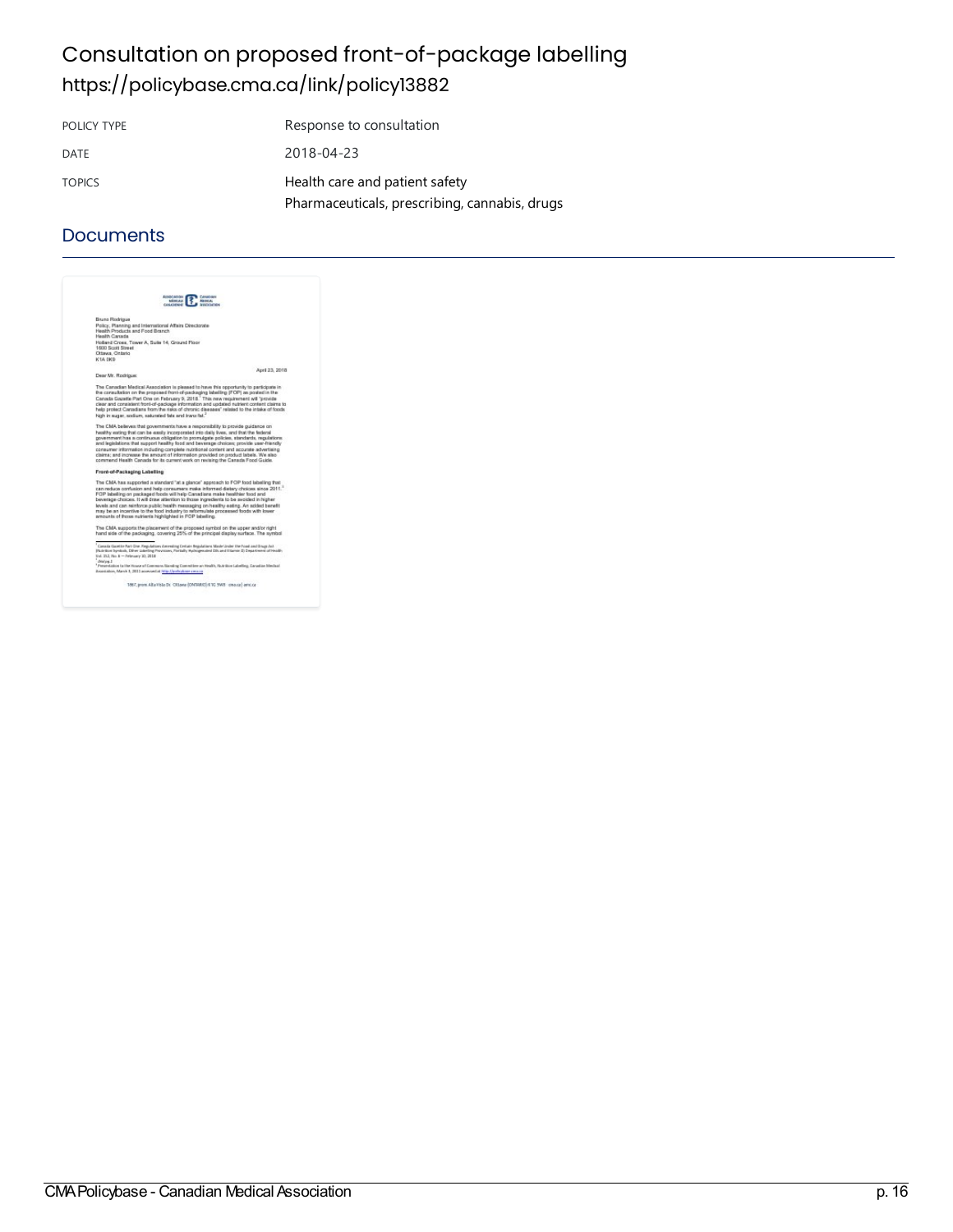### Bill C-45: The Cannabis Act <https://policybase.cma.ca/link/policy13861>

POLICY TYPE Parliamentary submission DATE 2018-04-18 TOPICS Pharmaceuticals, prescribing, cannabis, drugs

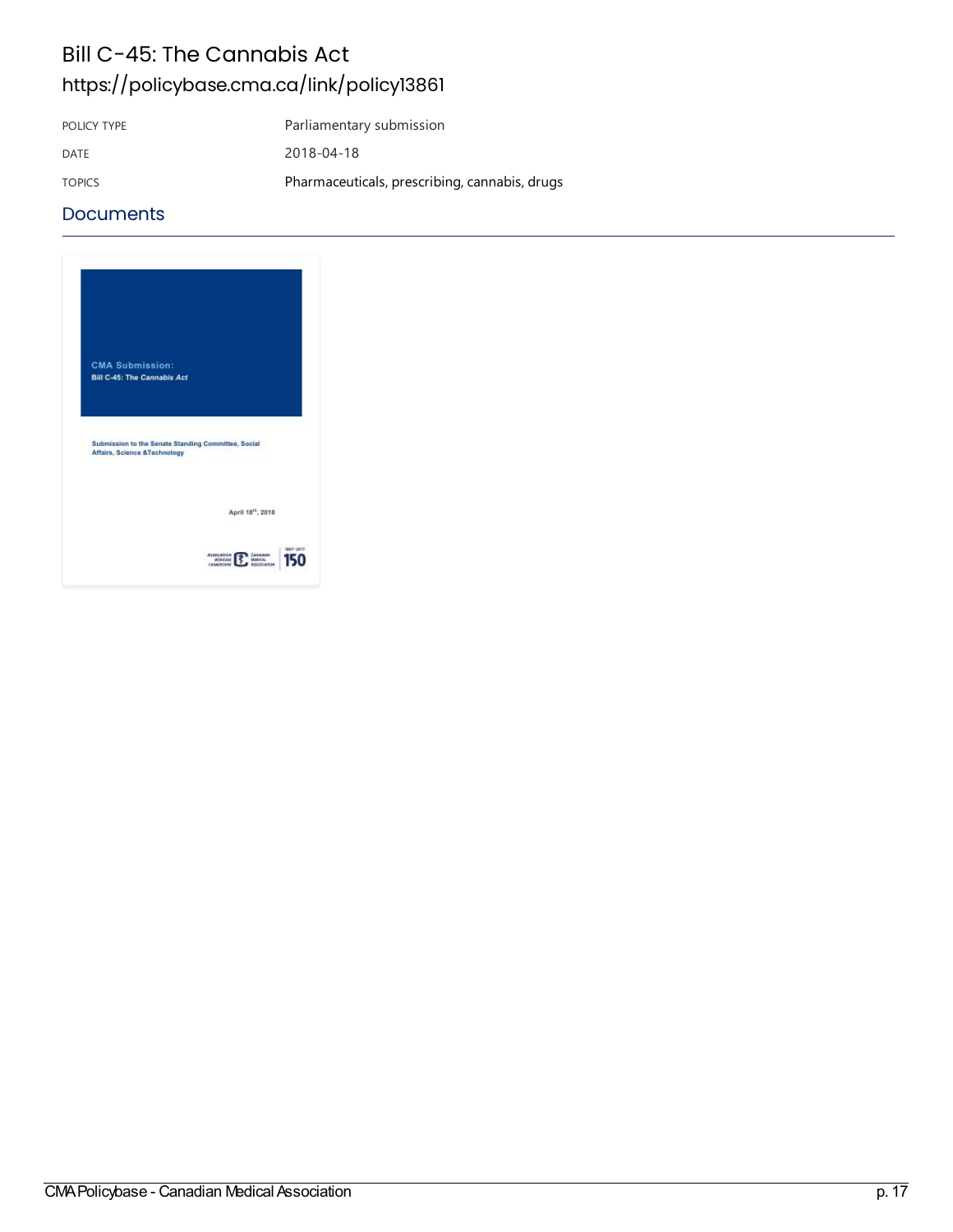### CMA's Recommendations for Bill S-5 An Act to amend the Tobacco Act and the Non-smokers' Health Act and to make consequential amendments to other Acts

<https://policybase.cma.ca/link/policy13918>

| POLICY TYPE   | Parliamentary submission                      |
|---------------|-----------------------------------------------|
| DATE          | 2018-02-15                                    |
| <b>TOPICS</b> | Pharmaceuticals, prescribing, cannabis, drugs |
|               | Health care and patient safety                |

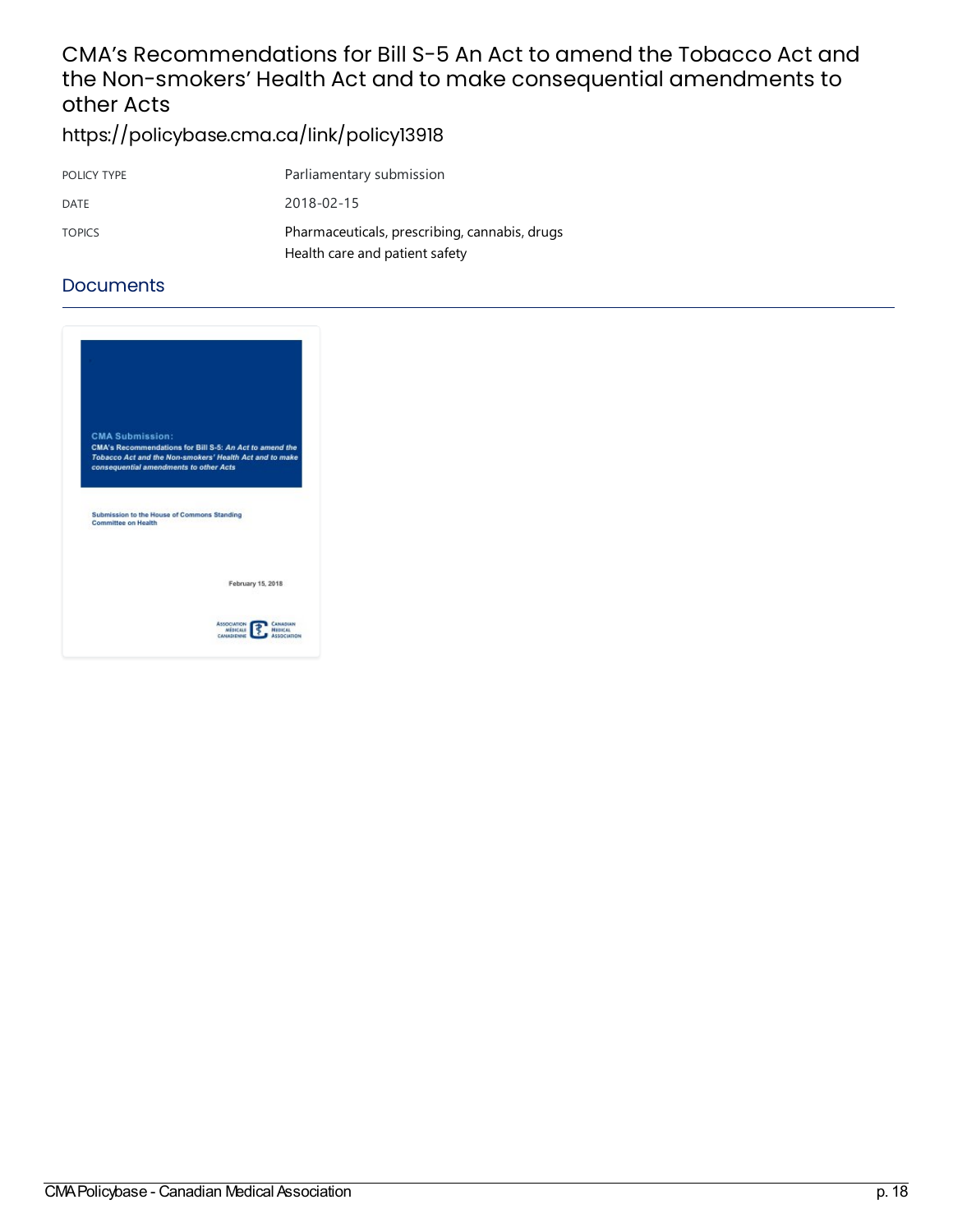### Proposed approach to the regulation of cannabis <https://policybase.cma.ca/link/policy13838>

POLICY TYPE Response to consultation DATE 2018-01-19 TOPICS Pharmaceuticals, prescribing, cannabis, drugs